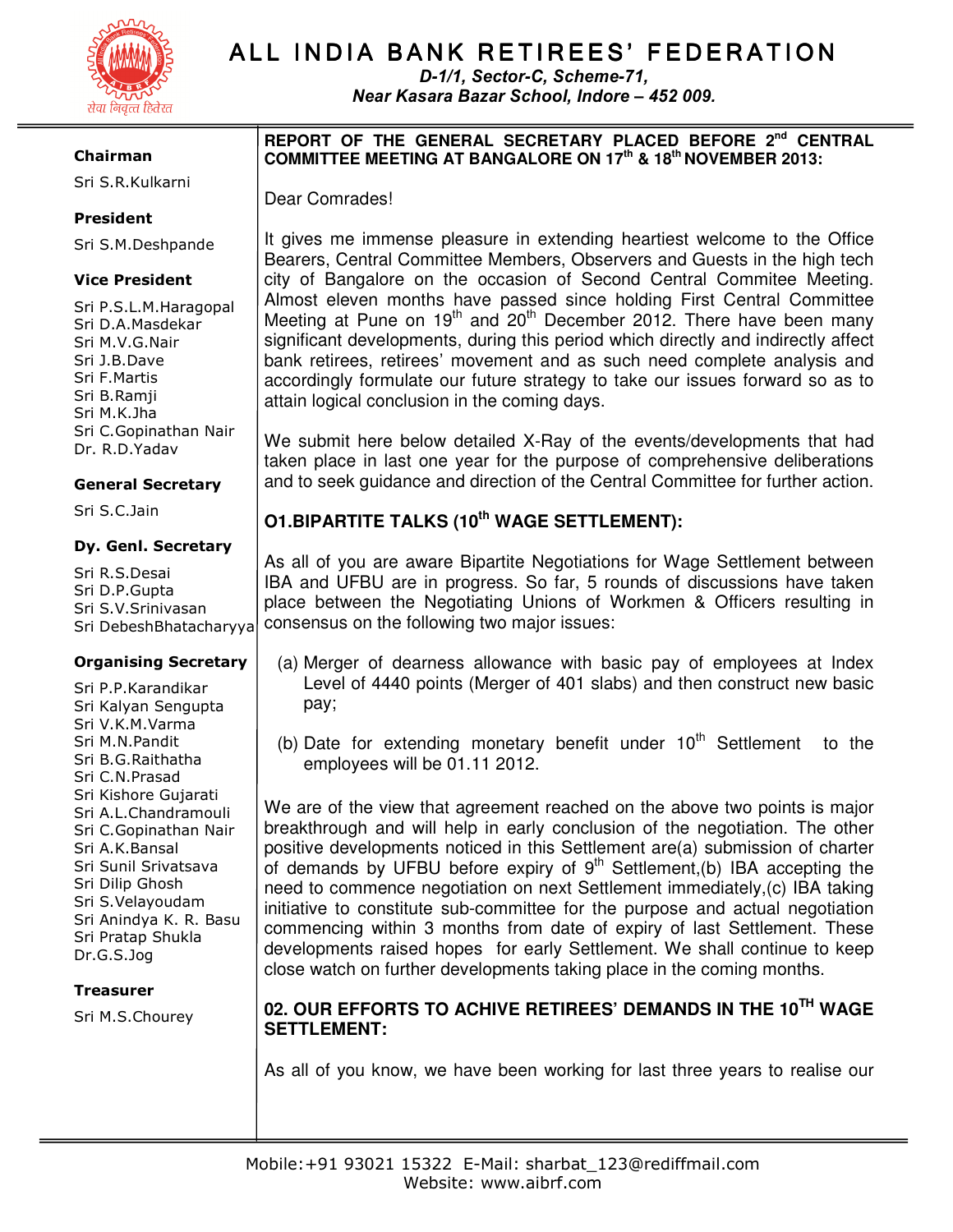pending demands in the 10<sup>th</sup> wage Settlement. Details of these efforts like submission of Charter of Demands to constituents of UFBU in delegation etc were reported in the last Central Committee Meeting held at Pune in the month of December, 2012. These details are also available on our web site: www.aibrf.com

Details of further efforts made in this direction after the last Central Committee Meeting are given below:

**(a)** AIBRF has been demanding and continuously working on the issue that retiree organisation should be heard and consulted by IBA/ Government on retirees' issues before taking final decision on them and entering into any sort of Settlements with the Unions. After continuous follow-up by our comrades at Delhi, in particular by Shri Chopra, Director, Banking Division invited representatives of AIBRF for discussion on 06.02.2013. The delegation consisting of the General Secretary, Deputy General Secretary, Organising Secretary and other activists of AIBRF based at Delhi met the Director and held discussion on various issues as per our representation given Vide our Letter No 2012/002 dated 15.08.2012 to the Banking Secretary. The details of the issues discussed and outcome of the discussion were reported Vide our Circular No.2013/21 dated 08.02.2013 (Annexure 01). In the discussion, our main demand was that IBA should discuss retirees' issues with the representatives of retirees. On our continuous follow up after the meeting, DFS forwarded our representation to IBA for further action. On getting communication from the government we had written to IBA Vide Letter No. 2013/340 dated 28.07.2013 to hold discussion with the retirees as per the government direction.

We consider it as a major development in establishing a permanent mechanism at the industry for resolution of retirees' issues, though we are yet to be called by IBA for discussion. However we should not get perturbed and disturbed for delay. The history shows that to establish a new system breaking from the past is highly challenging and time consuming. Unions took almost two decades to acquire negotiation power, that too with lot of struggles and sacrifices. We are happy that we have moved forward and are confident that we shall be called by IBA for discussion during on- going wage negotiation with our further follow up and with the support and co-ordination of UFBU who have been assuring that it would persuade IBA to call retirees' representatives. At AIBRF level, we strongly believe that we need to discuss industry level issues with IBA on regular basis to secure justice for retirees.

In this context, we like to recall that in 2009 we took up the issue with IBA/Government for establishment of Grievance Cell at Corporate Level in each bank for redressing retirees' grievances. It was most significant and historical achievement of AIBRF. Today, Grievances Redressal Cell mechanism is well established in many banks and has become very useful and powerful platform for solving retirees' grievances at the bank level though initially our own comrades had lot of reservation about its usefulness and effectiveness. In the same spirit, we shall continue to work for getting our grievances redressed through a structured mechanism at the industry level.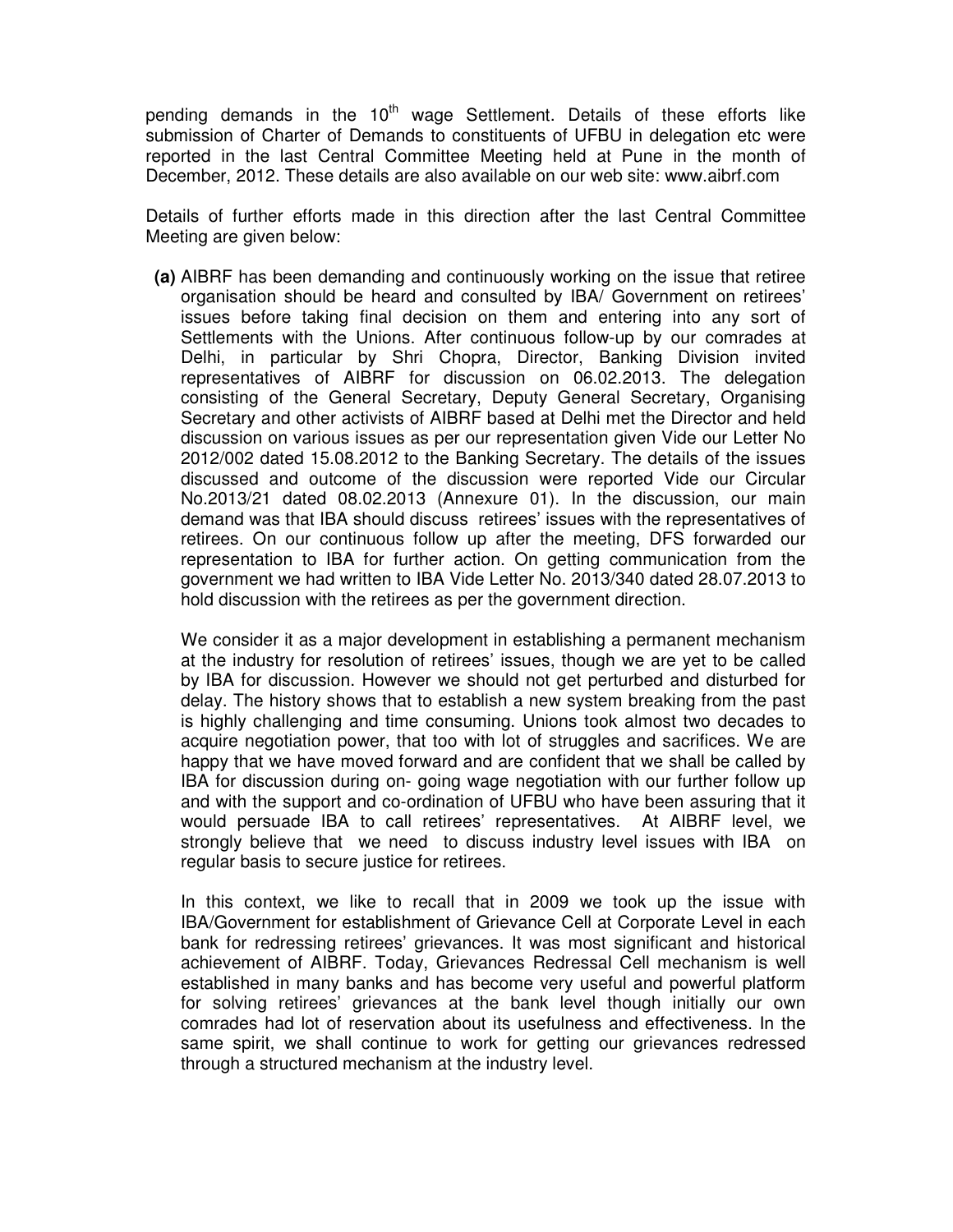- **(b)** At Pune Central Committee, Sub-Committee was constituted to keep constant watch on the developments on wage negotiations and to decide and take appropriate actions from time to time to achieve retirees demands in  $10<sup>th</sup>$ Settlement. First meeting of the Sub-Committee took place at Indore on 28<sup>th</sup> and  $29<sup>th</sup>$  April, 2013 at Indore where comprehensive deliberations took place in the matter and suitable action plan was drawn. The developments were reported Vide our Circular No. 2013/361 dated 01.05.2013 (Annexure 02 ).
- **(c) Meeting with UFBU**: As all of you know, we have written to UFBU from time to time emphasising the need to have co-ordination between UFBU and Retirees' Organisations to develop understanding to achieve better results for retirees. Due to our continuous persuasion, UFBU invited four Retirees' Organisations at Chennai on  $4<sup>th</sup>$  July 2013 to listen to various issues of retirees. Details of the proceedings of the meeting were reported Vide our Circular No 2013/310 dated 07.07.2013 (Annexure 03). UFBU had also issued circular on this meeting. Copy is enclosed. (Annexure 04).
- **(d) Meeting with the UFBU Convenor, Shri M.V.Murali**: When IBA and UFBU reached the consensus on the issue of merger of 401 slabs in basic pay and effective date for benefit to employees, we wrote to the Convenor of UFBU, Shri M.V.Murali Vide our Letter No 2013/490 dated 14.08.2013 (Annexure 05) that the benefits on the same parameter should be extended to the past retirees too. As further follow up, the General Secretary visited Hyderabad in the month of September 2013 and in a delegation met the Convenor of UFBU. We are happy to inform you that we had detailed discussion in a very cordial atmosphere and Shri M.V.Murali assured that retirees' concerns would be addressed during the ongoing negotiations with all seriousness for solution.

We are of the view that talks have so far progressed on the expected lines. Follow up being done by AIBRF at different levels from time to time have been proved to be effective and have been moving in the right direction. Today, our demands are more focussed, better understood by UFBU constituents and the UFBU is seriously committed for their solution. It may be mentioned that wherever necessary, we are in contacts with the constituents of UFBU to take our issues forward.

#### **03 MEETING WITH HON'BLE FINANCE MINISTER:**

In the latter part of 2012, AIBRF and its various affiliates submitted memorandum and Charter of Demands to Members of Parliaments/Assemblies, distinguished public personalities in various cities etc., highlighting our demands and seeking their intervention for securing justice. While thanking our Office Bearers and Central Committee Members for the pains taken by them as above for securing support to our demands, I must specially thank and place on record our appreciation for the initiatives taken by Sri B.Ramji, Vice President, Sri A.L.Chandramouli, Organising Secretary of AIBRF based at Chennai for submitting our Charter of Demands on 14.09.2013 to Sri P.Chidambaram, Hon'ble Finance Minister who visited his home town. It is learnt that the Finance Minister was sympathetic and promised to look into our Charter of Demands on getting back to New Delhi for trying to do something in the matter. Thus we could achieve the object of bringing our core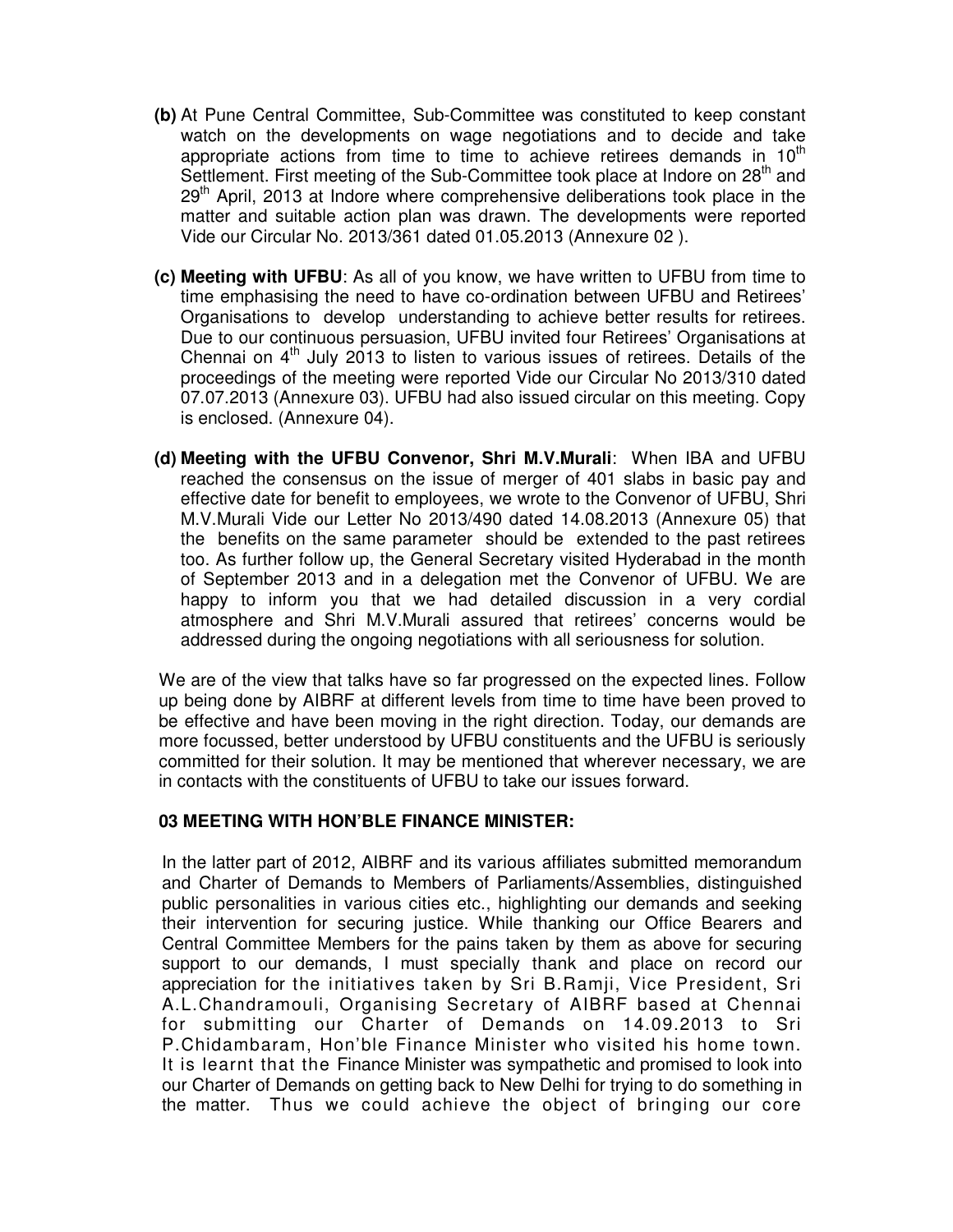demands to the notice of the Hon'ble Finance Minister.

#### **04 CHALLENGES & CONCERNS IN ACHIEVING RETIREES' DEMANDS IN 10th WAGE SETTLEMENT:**

On the one side, as explained above, we have been taking all steps for solution of our issues during the ongoing negotiations. We are watchful on the emerging challenges/threats/concern which may seriously jeopardise the chances for solution of our demands. The areas identified in this regard are as under:

- **(a)** There is already agreement to merge 401 slabs DA into basic pay of the employees in this Settlement. It will result in increase in basic pay of the employees by almost 100 percent. It means basic pension of those retiring after 01.11.2012 will be double, causing further pressure on Pension Fund requiring higher allocation in the Settlement for future retirees to meet higher pension liability leaving little for past retirees. The same trend was noticed in the past. In the previous Settlement, we noticed that the additional allocations made under Superannuation Benefit purposes have by and large gone to meet increased liability of future retirees;
- **(b)** In this Settlement, Unions have taken stand that there should be separate allocation of funds for superannuation benefits over and above allocation for improvement in service conditions for the serving employees. We have apprehension as to how this strategy would work in actual practice. This naturally creates an element of uncertainty in promoting the cause of past retirees;
- **(c)** Number of new employees who join the banks after 01.04.2010 are compulsorily brought under New Pension Scheme (NPS) instead of existing Defined Benefit Pension Scheme and they are on increase. There is demand by the Unions to give Defined Benefit Pension Scheme instead of NPS. In fact this demand is already part of Charter of Demands submitted by UFBU for this Settlement. This is potential threat towards solution of demands of past retirees;
- (d) As per the data incorporated in the  $9<sup>th</sup>$  Settlement, pension liability is crystallised at 36 percent of pay, giving limited scope for additional liability;
- **(e)** Almost 4 to 5 times increase in DA since 2007 is putting pressure on Pension Funds;
- **(f)** UFBU/Unions' strong perception that retirees believe in litigation and rush to Courts to challenge Settlements/Joint Notes arrived between Unions and IBA through Bipartite mechanism instead of showing patience for solution of their demands through negotiated Settlement;
- **(g)** Multiplicity of Retirees Organisations and lack of co-ordination amongst them on the lines of UFBU;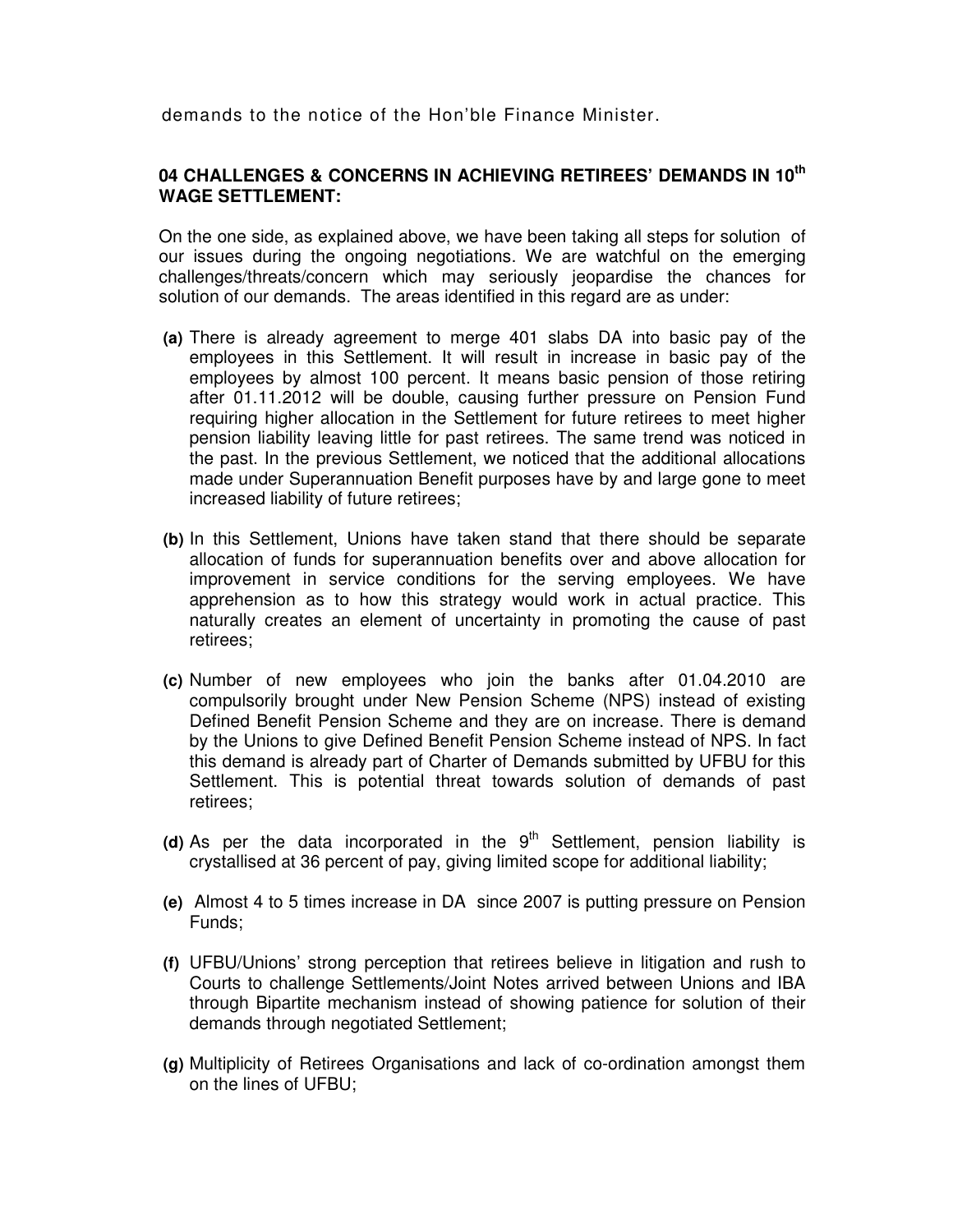- **(h)** Reluctance on the part of IBA/Govt. to talk directly with the Representatives of retirees;
- **(i)** Very limited fire power with the retirees in resorting to direct organisational actions for pursuing their demands.

The idea behind mentioning the above points of challenges and concern is not to make you feel diffident about our endeavours for realising demands, but to enable the Central Committee Members to take a balanced view on sensitive matters and also to apprise them of the grey areas. We shall not leave any stone unturned in our efforts. In the present scenario of ongoing wage talks, we are better organised. Our strength has gone up substantially. We have made efforts of unparalleled magnitude in the last 3 years for achieving the demands. We are confident that in this  $10<sup>th</sup>$ Wage Settlement, bank retirees will get their due share, as the only issue involved for the past retirees is IMPROVEMENT IN PENSION BENEFITS.

Positive benefits are bound to flow.

#### **05. MADRAS HIGH COURT & KARNATAKA HIGH COURT VERDICTS ON 100% DA NEUTRALISATION CASE:**

As you all are aware, on  $17<sup>th</sup>$  June 2013, Division Bench of Honourable Madras High Court pronounced judgment on the appeals filed by Canara Bank, IOB Managements against favourable verdict of single Judge in the matter of 100% DA to Pre-November 2002 retirees. The verdict of the Division Bench was unexpected and shocking for the retirees. The Division Bench reversed the decision of single judge and allowed the appeals filed by the bank managements.

The single judge while delivering the judgement laid down the principle that while allowing improvement in DA formula to one section of retirees, another section cannot be left out and discriminated. The inflation affects all sections of the retirees with equal degree of adversity.

However, to our shock and dismay, the Division Bench laid new principle while reversing decision of the single judge. The Division Bench is of the view that any understanding arrived through negotiated Settlement after several rounds of discussions with the object of creating industrial peace and cordiality is binding on all sections of employees including retirees. Under such Settlement, if benefits/ improvements are extended to one section of the retirees and another section is left out, then it is not violative of the law of equality and not discriminatory in nature. While extending monetary benefit, cost factor is also an important aspect not to be lost sight of.

Our comrades in Tamilnadu who are original writ petitioners in 2006 have filed Special Leave Petitions against the judgement of the Division Bench of Madras High Court. The same have been admitted by the Supreme Court with an intention to expedite hearing. In this regard, to set the record straight, we would like to state that AIBRF fully supports their actions in filing SLPs in the Supreme Court. In fact, AIBRF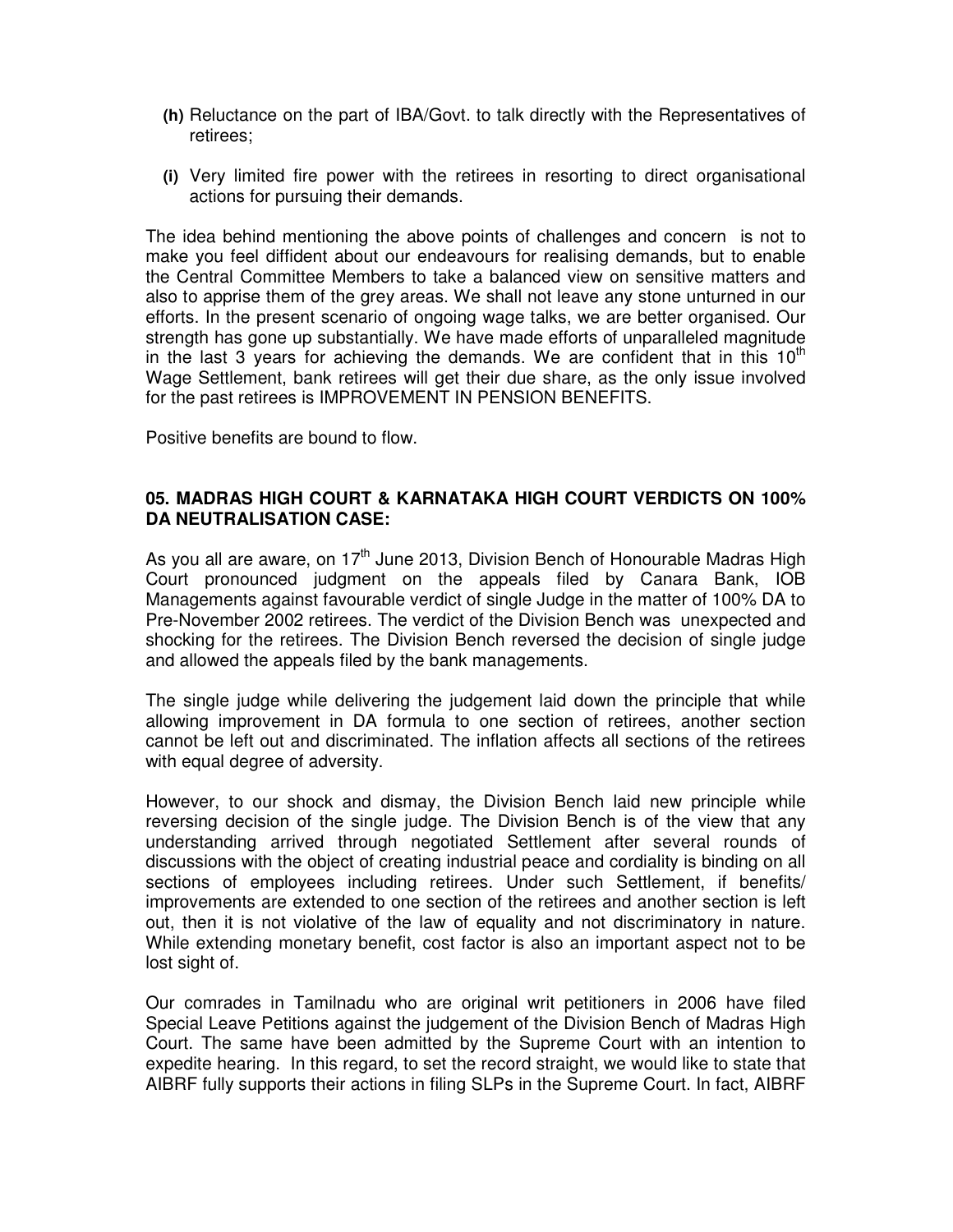has been extending all support to the petitioners right from the beginning and has been issuing communications in this regard from time to time.

However, of late, after the judgement of the Division Bench, views were expressed in certain quarters that AIBRF is dragging its feet in the matter and the petitioners have been left out alone to handle the legal case. This is not the factual position. We would like to bring to the notice of all concerned that the legal case was discussed comprehensively at the Sub-Committee Meeting held at Indore in the month of April 2013 and it was unanimously decided to extend financial help of Rs.2, 00,000/- out of the Legal Fund of AIBRF in view of the interest of large number of our members involved in it and AIBRF firmly believes that it is long pending issue, where blatant discrimination has been meted out to Pre-2002 retirees. It may be stated that this is the only case so far, where the financial help has been extended out of Legal Fund. Further, to remove any misgivings in this regard and to place correctly the view of AIBRF on the subject, we had written letter No 2013/501 dated 22.08.13. Copy of the letter is enclosed for the ready reference. (Annexure 06).

While dealing this case further, we would like all of you to keep the following aspects in mind:

- **(a)** The Division Bench has pronounced the new principles of applicability of Settlement on all concerned and cost factor while delivering the judgement;
- **(b)** How our Advocates could not come out with strong arguments against the above principles at the Division Bench level;
- **(c)** Why the Division Bench was so clear and strong on the plea made by the Bank Managements that it admitted and disposed off the appeals filed by the bank managements at the admission stage itself against the normal procedure of first admitting it and then its disposal after regular hearings;
- **(d)** The fact that the existing Pension Scheme in the banking industry has come into existence out of negotiated Settlement & Joint Note between the Unions and the Bank Managements and not out of some Award/Court Judgement.
- **(e)** In other cases, we have seen that Supreme Court is normally reluctant to interfere in the Settlements arrived between two parties after several rounds of prolonged discussions;
- **(f)** The Unions do not favour the idea of the retirees rushing to courts challenging provisions of the Settlement arrived at after hard negotiations. They expect that Retirees' Organisations should also adopt organisational philosophy of resolving their demands through negotiation and Settlement. Also, they hold the view that each and every Settlement cannot be perfect and cannot stand judicial scrutiny. But only through Settlement mechanism, the issues move forward. In Settlement system at organisational level, one has to show patience and wait for the right opportunity for resolving our pending issues. This stand of UFBU was made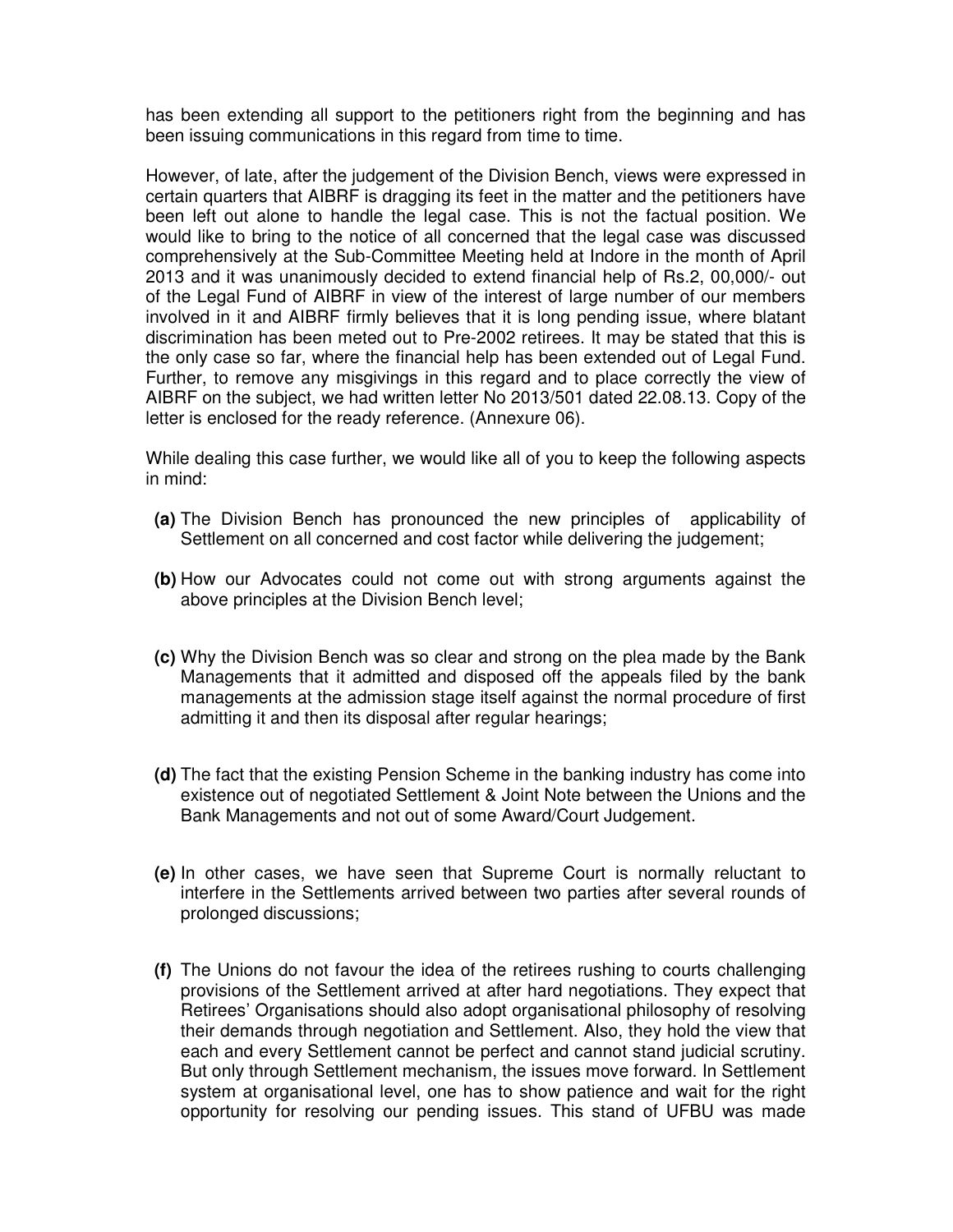abundantly clear in the meeting with the Retirees' Organisations held on  $4<sup>th</sup>$  July 2013 at Chennai. You will agree that we cannot completely overlook this stand of the Unions;

- **(g)** All Unions have included demand of UNIFORM DEARNESS ALLOWANCE to past retirees in their Charter of Demands submitted for the 10<sup>th</sup> Settlement. On the basis of interactions held with the UFBU leaders on many occasions on this issue, we are of the view that Unions seem to be quite serious for solution of this issue. Therefore there is reasonably good possibility for negotiated solution of the issue in this Settlement and the Settlement is likely to be completed in near future. However, the benefits may be from prospective date and may not be retrospective. In view of this, we are of the view that a mainstream Organisation, like AIBRF, must work for resolving this issue through Settlement in coordination with the UFBU and not allow the situation of confrontation to develop ignoring the views of UFBU expressed at Chennai recently;
- **(h)** The cost for pursuing the case legally is quite expensive, while AIBRF has very limited financial resources;
- **(i)** SLPs filed in the Supreme Court are to be converted into Civil Appeals, which may take considerable time before they are taken up for final disposal.

We have come to know that some individuals have been advocating and canvassing through E-Mails/Blogs/Face Books etc., appealing to the affected retirees to implead themselves in the SLPs in large numbers . While exchanging such messages, they express "surprise" about AIBRF not reacting and spelling out its stand. We find that exchange of such messages by bloggers are based on emotions, subjective perceptions and caused confusion amongst the members/affected retirees. Some persons hold the view that more persons joining the SLPs would create pressure on bank managements for early solution. However, in actual practice, it is seen that more litigants to the case means more delay in reaching finality. Further, AIBRF cannot be expected to react on the messages exchanged on Blogs/E-Mails without analysing the matter in totality. We therefore place this matter before the Central Committee for deliberation and to take a view in this regard.

 We wish to draw attention of the house to one more aspect concerning 100% Dearness Allowance. The Pension Settlement was originally signed between IBA and AIBEA on 29.10.1993 followed by other Unions subsequently. The said Settlement was signed U/s 2 (p) and U/s 18 (1) of the Industrial Disputes Act, 1947 read with Rule 58 of the Industrial Disputes (Central) Rules, 1957).

 In the matter of DA payable to the pensioner, the Para No.06 of the Settlement reads as under:

**"Dearness Relief to the pensioners will be incorporated at such rates as may be determined from time to time in lines with the dearness allowance formula in operation in Reserve Bank of India."**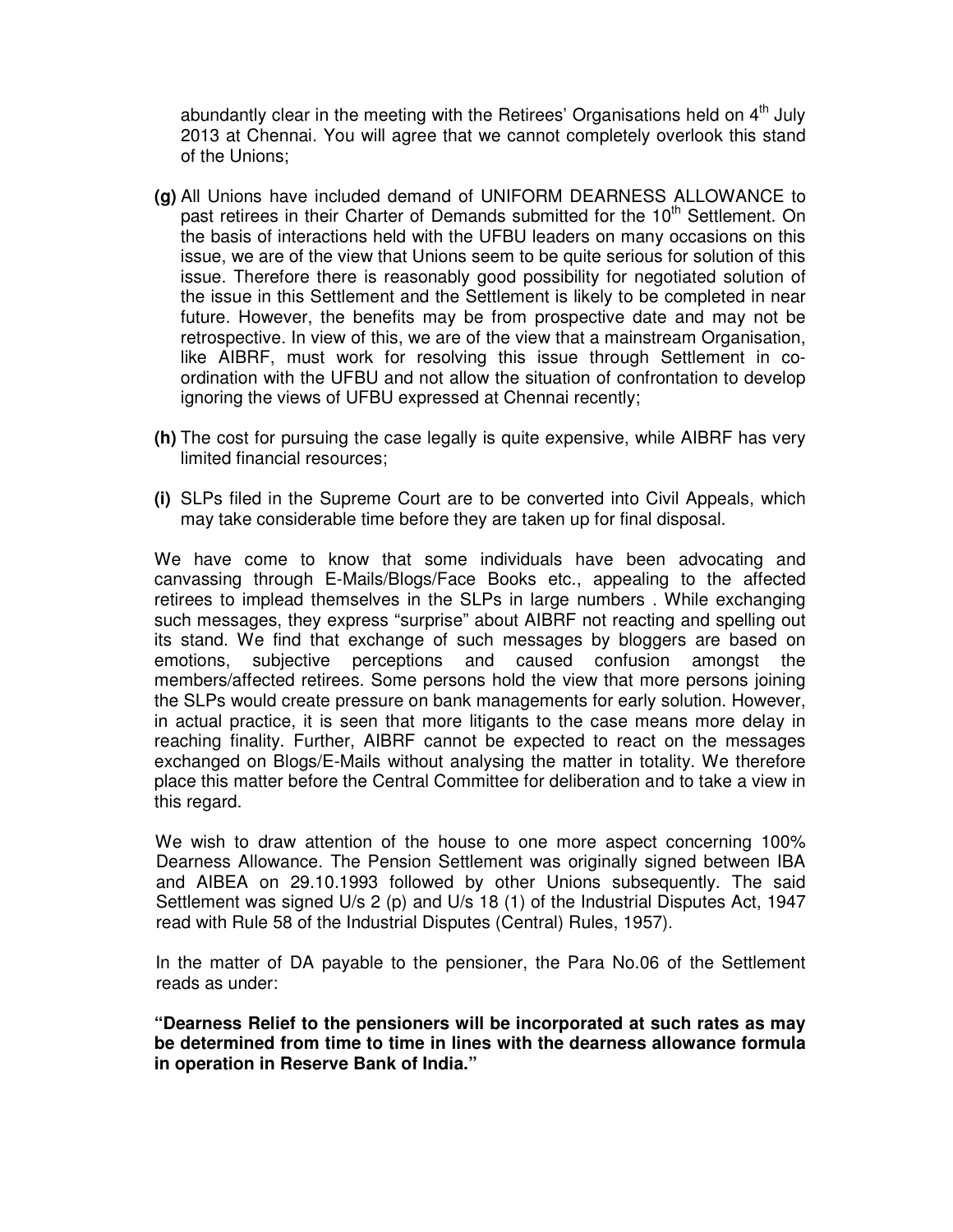We enclose copy of the Settlement for your ready reference (Annexure 07). As you are aware, RBI already granted 100% DA to its Pre-November 2002 retirees in 2010 with retrospective effect from February 2005 (Annexure 08). Therefore logically this benefit should have been extended to eligible bank pensioners and family pensioners. Here it may be stated that this particular clause was not included in the Pension Regulations finally adopted by banks. To ascertain the correct position in this regard, we had written letter to the General Secretary, AIBEA Vide Letter No. 2013/495 dated 31.08.2013. Copy is enclosed for the ready reference (Annexure 09). We are in the process of ascertaining its legal validity and examining enforceability at this stage, in the absence of its specific inclusion in the Pension Regulations adopted finally. At the same time, we shall make all out efforts through organisational measures insisting with the UFBU to ensure that IBA honours Para 06 of its own Settlement.

# **06. REPORT OF RAMJI COMMITTEE ON REORGANISATION OF STATE BODIES:**

As decided in the Office-Bearers' Meeting held at Chennai, a Sub-Committee under the Convenorship of Shri B.Ramji (Vice President) along with 4 Deputy General Secretary as Members, was constituted to examine various aspects relating to structure and set up of State Bodies. The Sub-Committee had its meetings at Chennai and after detailed deliberations and examining suggestions received from many members, submitted its report proposing several amendments to the Constitution with a view to ensuring uniformity in practice in our Organisational functioning so as to make them to become more effective. The report was circulated subsequently among Office Bearers/Central Committee Members some time back. Copy of the report is enclosed for your ready reference. (Annexure 10)

This report is being placed for deliberations in the Central Committee as a separate item of agenda.

We are of the view that while considering the report the following aspects may be kept in mind:

- **(a)** AIBRF is an Organisation with more than 1 lakh members spread in all the States across the country;
- **(b)** Existing Setup has taken shape over a period of several years as per the requirements obtaining at the relevant points of time;
- **(c)** Structural changes involve sensitivity and perception;
- **(d)** Changes have to be gradual and at the appropriate time;
- (e) It is long pending issue. It could not move forward during 8<sup>th</sup> Delegate Session at Chennai as well as during  $9<sup>th</sup>$  Delegate Session at Kolkatta;
- **(f)** Necessary Constitutional Amendments would be possible only at the time of next Delegate Session due in 2015.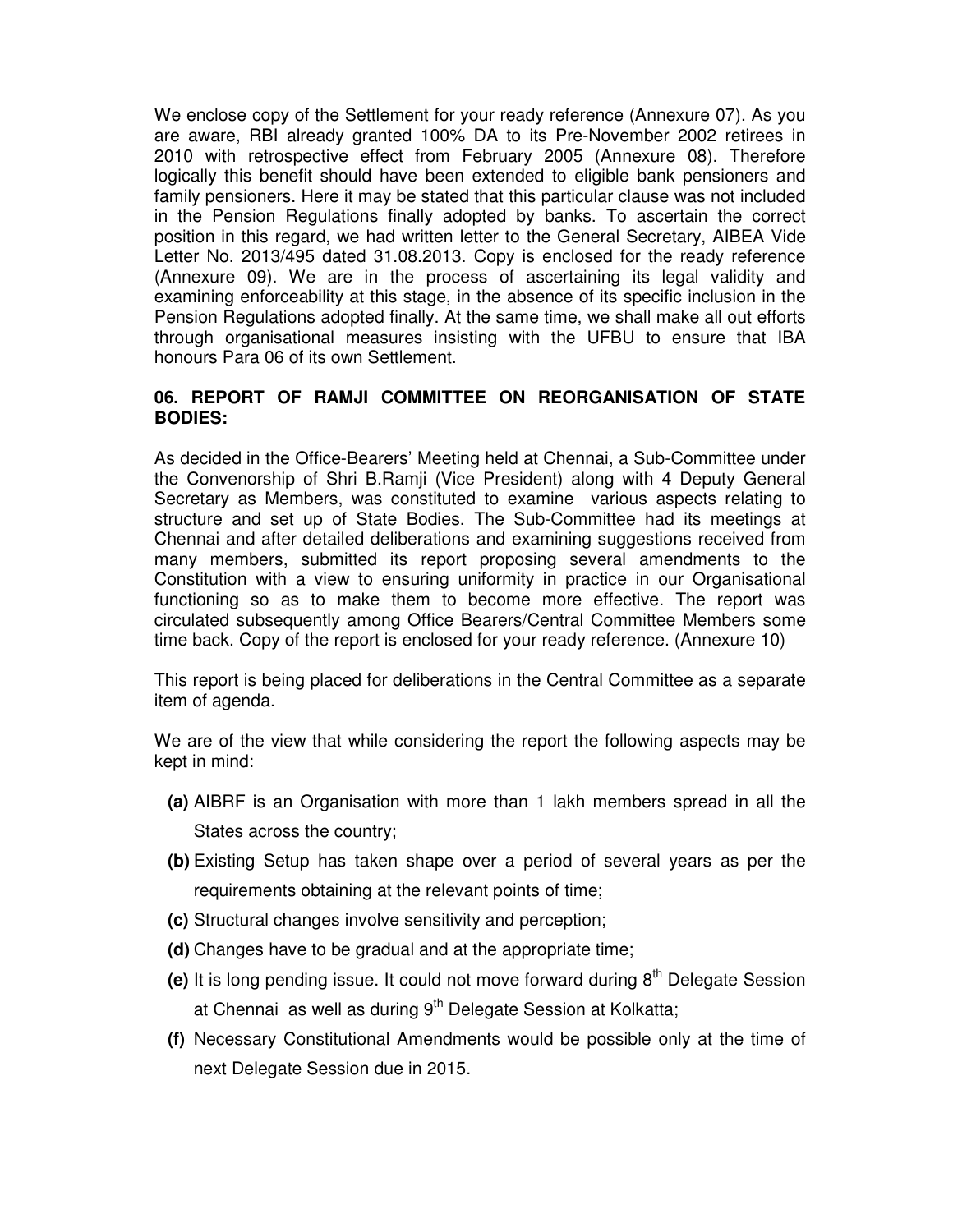# **07. FORMATION OF DELHI STATE COMMITTEE:**

We are happy to inform that a preliminary meeting of representatives from various Bankwise Retirees' Organisations and other active bank retirees was arranged by Sri D.P.Guptha, Deputy General Secretary and Sri A.K.Bansal, Organising Secretary of AIBRF at New Delhi on 28<sup>th</sup> September 2013. The meeting was well attended and it was unanimously decided to take further steps towards formation of Delhi State Committee of AIBRF at an early date.

# **08.UTTARAKHAND TRAGEDY:**

As all of you are aware that in Kedarnath Valley of Uttarakhand in the month of June 2013, due to downpour of heavy rain entire valley was swept away resulting in loss of life of thousands of people and huge loss of assets and rendering lakhs of people homeless and without livelihood. We had appealed to all our Affiliates to contribute their mite for rehabilitation of the affected people Vide our Circular No 2013/307 dated 18.06.2013.

We are happy to inform that our affiliates have responded well for the cause of Uttarakhand tragedy and have remitted Rs.3, 58,603/- so far to the Central Office for this purpose. Highest contribution of Rs.1, 25,000/- has been made by All India Canara Bank Retirees' Federation. We appreciate the sensitivity of All India Canara Bank Retirees' Federation, its members and other donors for their generous contribution. We are in the process of handing over the amount to the authorities concerned at Delhi for Prime Minister's National Relief Fund after adding Rs.31000/ from our Central Office.

#### **09. DUAL MEMBERSHIP:**

After formation of another Retirees' Organisation promoted by AIBOC, the number of membership taking dual membership is on the increase. We oppose it as we are of the view that it weakens the Organisation and the movement in the long run. We appeal to all our Affiliates to educate the primary members and ask them not to go for dual membership. In this regard we had issued detailed Circular No 2013/392 dated 27.05.2013 on the subject. Copy of the same is enclosed for ready reference (Annexure 11).

# **10. MANAGEMENT OF PENSION FUNDS:**

1. Our Pension Scheme is defined benefit pension where the benefits are not directly connected / dependent on performance of Pension Funds. However future improvements depend on performance of Pension Funds created in each bank for this purpose. Therefore it is our basic duty to ensure that Pension Funds are properly and effectively managed by the Trustees as per provisions and spirit of the Pension Regulations. We have noticed many grey and dicey areas in managing Pension Funds. On this issue, we had written detailed Letter No 2013/502 dated 24.08.2013 to the Convenor, UFBU raising various issues related to the management of Pension Funds. Copy of the same is enclosed for your reference (Annexure12). We wish to inform that in reply, the Convenor, UFBU has assured us to work on these points.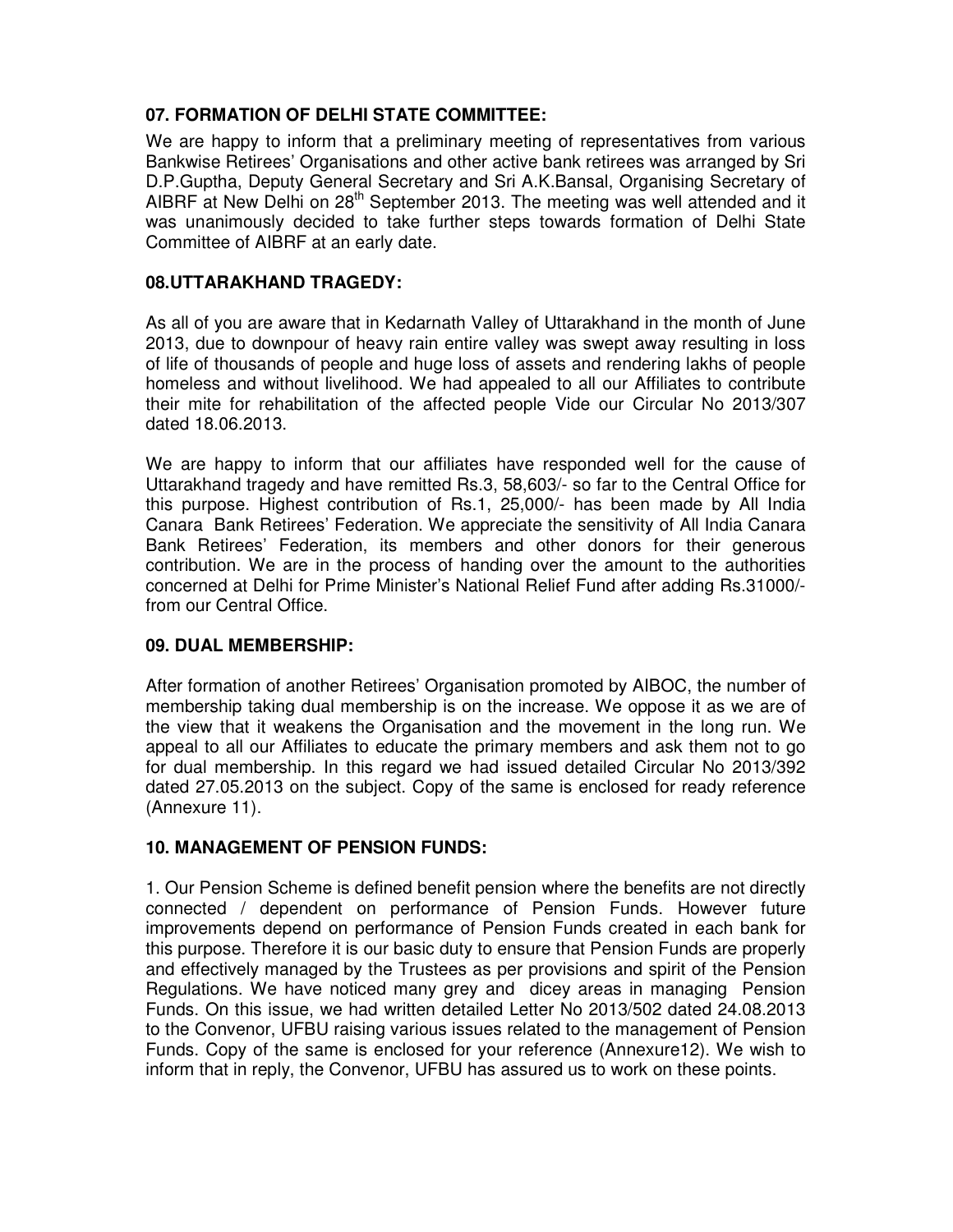2. We want that at the bank level, you must keep watch on Pension Fund by obtaining relevant data periodically and bring the areas of deficiency to the notice of the Trustees in particular representing employees/officers.

#### **11.CO-ORDINATION AMONGST VARIOUS RETIREES' ORGANISATIONS:**

AIBRF strongly believes in developing co-ordination amongst Retirees' Organisations at the apex level. At the initiative of AIBRF, UFBRO was formed about 8 years back on the model of UFBU to bring Retirees' Organisations on a single platform for evolving unified approach to the problems we face. Last meeting of UFBRO was held in the month of April 2013 at Vadodara which was attended by the General Secretary of the Federation of SBI Pensioners' Associations (It represents about 125000 pensioners). Besides this, All India Bank Retirees' Association with about 6000 members joined the UFBRO. Now there are 3 affiliates of UFBRO with total membership of about 1,50,000. SBI Pensioners' Federation has also shown interest in having formal co-ordination with UFBRO and is working on it. They are in touch with us and want to hold further discussion in this connection. We are of the view that if AIBOC sponsored Retirees' Organisation wants to join UFBRO, then AIBRF should not oppose it, notwithstanding reservations at the base level. We need mandate of the Central Committee on this issue.

Today, the biggest constraint we come across in the way of taking our issues forward is multiplicity of Retirees' Organisations and lack of co-ordination amongst them. It is seen that each and every organisation writes to the Government/IBA on Retirees' Issues without ascertaining the factual positions. Therefore the authorities become indifferent in discussing the issues of retirees, as they do not know who really serious players are at all India level and who else are non-serious one. The images of the Retirees' Organisations - one being of multiplicity and another one of litigation-oriented as perceived by the IBA and the Unions need to be erased as early as possible for resolving our issues. Most of the initiatives have to come from Retirees' Organisations and AIBRF is committed to work in this direction with the positive frame of mind.

#### **12.NEW AFFLIATES:**

We are happy to inform that the following Bank-wise Retirees' Organisations have decided to seek affiliation with AIBRF showing their faith in the policies and programmes of our Organisation. We extend heartiest welcome to these Organisations in joining the mainstream of bank retirees' movement led by AIBRF and thank them for the same. We greet their representatives present here. We look forward to receiving their support and cooperation in the days to come.

- (a) All India Syndicate Bank Retirees' Association, Bangalore;
- (b) Taminadu Mercantile Bank Retirees' Association, Madurai;
- (c) Ing Vysya Bank Ltd. Retirees' Association, Bangalore.

Oriental Bank of Commerce Retirees and Punjab & Sind Bank Retirees' Organisations are also in touch with us and we hope that they would join AIBRF in the near future.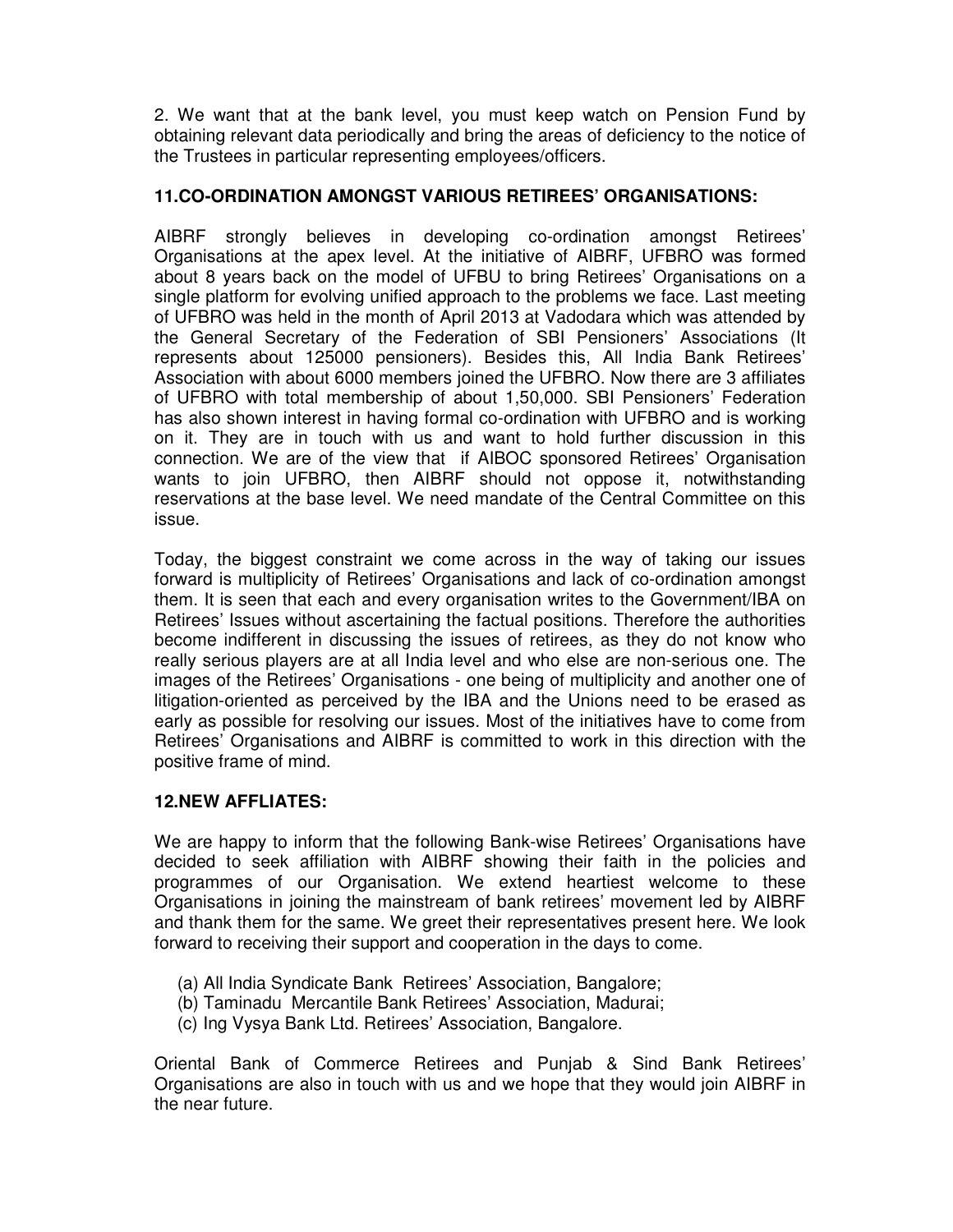We enclose latest list of our affiliates for your ready reference. (Annexure 13)

# **13. MEMBERSHIP DRIVE:**

Membership is soul and real strength of any organisation. We are happy to note there is considerable increase in membership of AIBRF in the last 5 years. The membership which was around 20000 at Chennai Delegate Session in 2008 moved to about 62000 in 2012 at Kolkata Delegate Session and now in the middle of 2013, our membership has increased to more than 1,00,000 figure. It is matter of great satisfaction and pride for all of us and it is because of hard work put in by our comrades at grass root level. We congratulate all our Activists. Leaders, Office Bearers for this spectacular achievement, despite various odds created due to formation of another organisation. However we wish to draw your attention that still more than 55 percent of retirees are out of our umbrella. Further about 2 lakh employees will be due for retirement in 2014 and 2015. Keeping this in view, we call upon all of you to fix easily achievable target of 2 lakh members before we meet in the next delegate session in 2015.

Let us resolve to accomplish the same.

# **14. ORGANISATIONAL MATTERS:**

AIBRF believes in long term vision. Our ultimate goal is to ensure DIGNITY, SELF RESPECT, GOOD HEALTH, LONGEVITY and CONTENTMENT IN LIFE for bank retirees. Improvement in pension and other benefits are only means to achieve these objectives. Therefore let us work hard for achieving them.

To achieve the above, the first requirement is to build a stronger organisation. It calls for several initiatives at the organisational level. In this regard, we had issued detailed Circular No.2013/283 dated 05.03.2013. Copy is enclosed for ready reference (Annexure 14). Incidentally, we have not received any feedback from many of our Affiliates, Office-Bearers and Central Committee Members in the matter, while some unions had given very positive feedback on it appreciating the vision of AIBRF. We call upon you to examine the proposals and work in these directions. We know that there will not be immediate results on them and path is not easy and straight. But then, Organisations are not built overnight. We should always remember that what we have been doing in the organisation presently is only 20 percent for ourselves and 80 percent for the next generation of bank retirees. We should not forget that what we are today and the benefits we are enjoying are only because of the vision and hard work of our predecessors. We have to nurture this spirit.

# **15. 27th CONFERENCE OF AIBEA AT KOCHI:**

 $27<sup>th</sup>$  Conference of AIBEA was held in Cochin from  $9<sup>th</sup>$  February to 12<sup>th</sup> February 2013. It was a matter of honour that the President and the General Secretary of AIBRF were officially invited and were asked to address more than 3000 Delegates including 100 Foreign Delegates present in the Conference. AIBEA represents more than 56 percent of workforce in the banking industry. It was great occasion for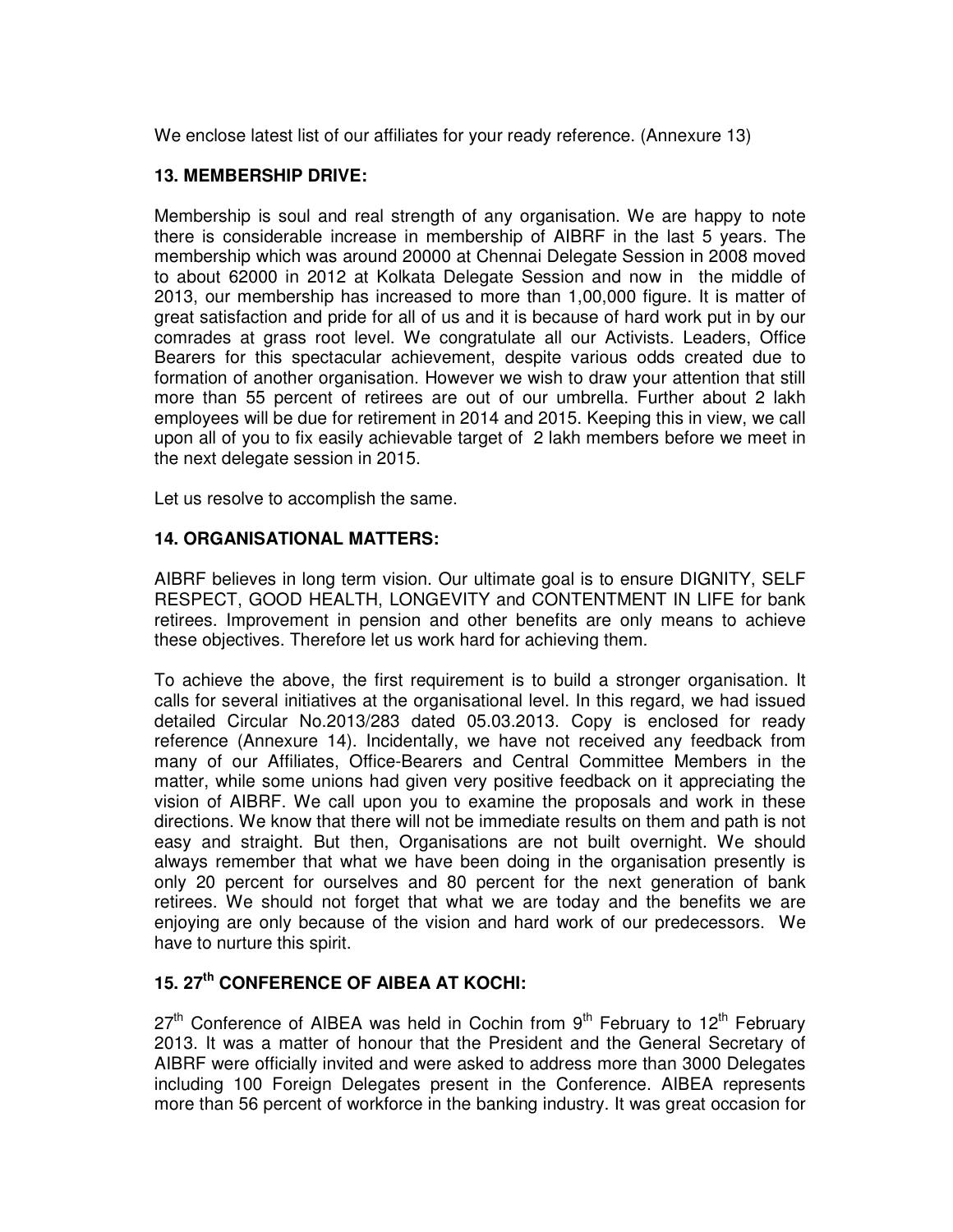us to explain the retirees' issues before the representatives of the largest and most powerful Trade Union Organisation in the banking industry. The President and the General Secretary were given warm reception and were honoured in the Conference.

#### **16. DELEGATE SESSIONS OF OUR AFFILIATES:**

After the last Central Committee Meeting at Pune, our following Affiliates held their Delegate Session in 2013:

- **1.** All India Union Bank Retirees' Federation
- **2.** Federation of Dena Bank Retirees' Associations
- **3.** All India Central Bank Retirees' Federation
- **4.** All India Canara Bank Retirees' Federation
- **5.** Vijaya Bank Retirees' Association
- **6.** All India Syndicate Bank Retirees' Association

These Delegate Sessions were attended and addressed by the President/General Secretary. Important business was conducted in these Delegate Sessions to take the Retirees' Movement forward, besides electing Team of Office Bearers and Central Committee Members. Details of these Conferences are already available in their Websites.

# **17.AIBRF WEB SITE:**

As you know, we had launched our Website about 2 years back and since then it is being updated periodically with latest information/circulars/development etc. We find that the hit counts of our website so far crossed 60000, which is very low compared to the hits on other websites of similar nature. We request all of you to generate the awareness at the grass root level for popularising our website in the days ahead. At the same time, we request you to provide us your suggestions/feed back for further improvements.

#### **18.EX-GRATIA PAYMENT TO PRE-1986 RETIREES/SPOUSES OF PRE-1986 RETIREES:**

One of the finest achievements of AIBRF is introduction of Ex-Gratia payment linked to cost of living index to the Pre - 1986 retirees in the absence of regular pension and payment of consolidated amount of Rs.1000/- p.m. to the spouses of Pre-1986 deceased retirees. We are grateful to the Founder of AIBRF Com.R.C.Chakraborty, who relentlessly worked for introduction of Ex-Gratia amount and ultimately succeeded in getting government approval for it.

It is painful that in the last 18 years, there is no increase in basic amount of Rs.300/- We approached the government for suitable increase in the amount with the support of Unions who also vigorously followed up the matter. We now understand that entire exercise in this regard has since been completed and the matter is pending at the highest level for final approval. We expect the government's announcement favourably in the matter very shortly.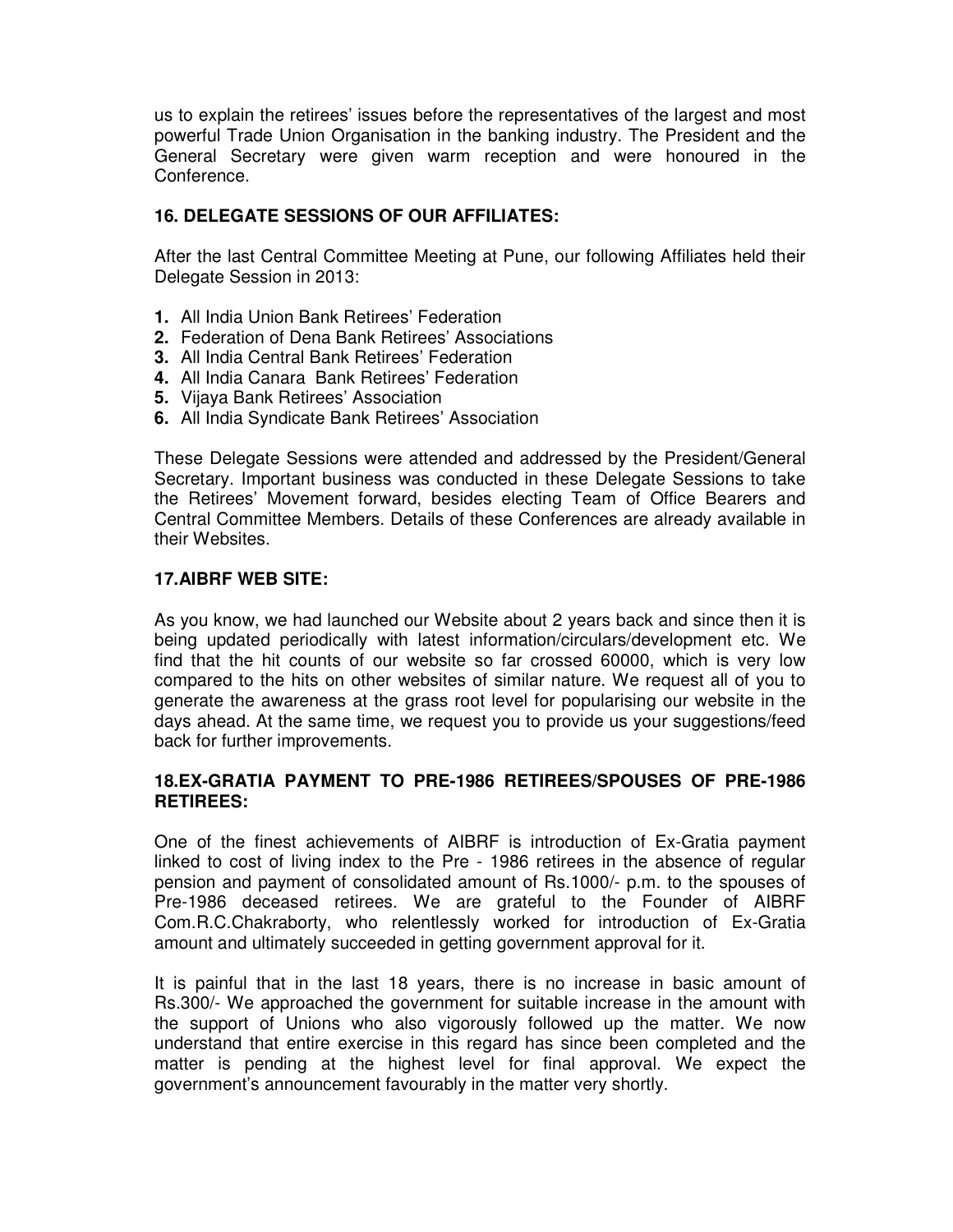It is also heartening to note that our Affiliates at local level have also made efforts for payment of additional Ex-Gratia amount to Pre-1986 retirees out of Staff Welfare Measures. Such extra amounts are being paid in IOB, Canara Bank, UBI, Uco Bank and in other Banks. Due to continuous efforts of Sri B. Ramji (Vice President), Pre-1986 Retirees and Spouses of Pre-1986 retirees in IOB got substantial financial relief additionally and we convey our Congratulations to him for this achievement.

#### **19. PENSION OPTION TO VRS OPTEES:**

As informed in last Central Committee Meeting, the IBA agreed to give one more pension option to the retirees who took VRS as per Officers' Service Regulations. We understand that all banks have since implemented the extended pension option benefiting more than 3000 past retirees on very attractive terms, even though in Associate Banks of State Bank of India exit-optees are yet to get the same.

#### **20. NON-IMPLEMENTATION OF SUPREME COURT DECISION IN RESPECT OF 5 YEAR NOTIONAL BENEFIT TO VRS OPTEES IN CERTAIN BANKS:**

It is very unfortunate that in Allahabad Bank, Vijaya Bank and Associate Banks of SBI, the managements have still not implemented Supreme Court's Order in respect of extending 5 year notional benefit to VRS optees despite clear judgement and IBA guidelines to implement the same, thus dragging the retirees unnecessarily in avoidable litigation.

AIBRF had written letters to IBA/Government on the subject. Copies of the same are available on our Website. When we had drawn attention of the government during our meeting with the Director, Department of Financial Services, MOF in the month of February 2013, she had informed us that the government had already written to the banks concerned to implement the Supreme Court Order. We shall do further follow up in the matter. We fully support our fighting comrades in these banks in pursuing legal action in this regard.

# **21.ISSUES OF RETIREES OF PRIVATE SECTOR/FOREIGN BANKS:**

It is matter of great pride for all of us that retirees of many private and foreign banks have taken affiliation with AIBRF. We convey our thanks for the same and assure that AIBRF will take all possible steps to resolve their problems.

Some of their issues are part of Bipartite Settlement, while others have arisen out of Merger Settlement/Understanding reached at local level. Resolving these issues needs different strategy. We propose to constitute a permanent Sub Committee to devote its time and energy for facilitating to take up the issues with the concerned banks, besides regular follow-up.

#### **22.RESPONSE OF RETIREES TO OUR ORGANISATIONAL CALLS:**

As all of you know that as and when UFBU gives call for agitational programme on issues related to employees, we call upon our affiliates to participate in such programmes. We are happy to share with you that as per the feed back received, many our retired colleagues who sailed with their former colleagues in the bank